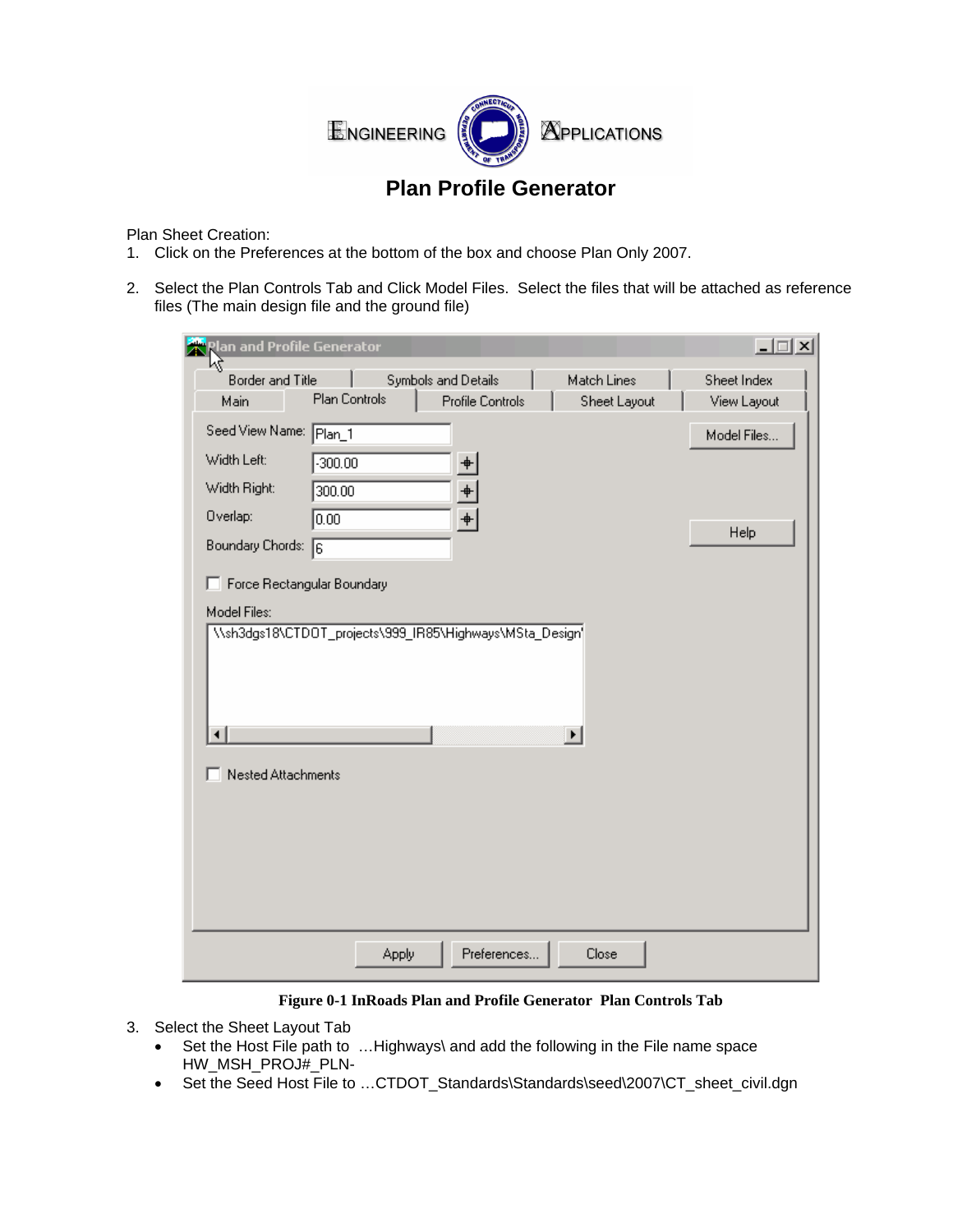| <mark>Nan and Profile Generator</mark>                                                                                |                                                                 |                                                                               |                            |
|-----------------------------------------------------------------------------------------------------------------------|-----------------------------------------------------------------|-------------------------------------------------------------------------------|----------------------------|
| <b>Border and Title</b><br>Main                                                                                       | Symbols and Details<br>Plan Controls<br><b>Profile Controls</b> | Match Lines<br>Sheet Layout                                                   | Sheet Index<br>View Layout |
| Sheet Number: 1                                                                                                       | Name: PLN1                                                      | Host File Content-                                                            |                            |
| Host File:                                                                                                            | t Sheet Files\Plan\HW_PLN.dgn                                   | ● Single Sheet Each                                                           |                            |
|                                                                                                                       | Seed Host File: W:\CTDOT_Standards\Standards\                   | C All Sheets in One                                                           | Edit Symbology             |
| Sheet Location:<br>C Layout along Alignment C Layout in Grid                                                          |                                                                 |                                                                               | Help                       |
| Round To Nearest: Degree<br>Alternate Plan and Profile<br>F Profile Sheet First<br>First Sheet Location (Model Units) |                                                                 | Horizontal Spacing<br>C Left to Left C Right to Left<br>Distance:<br>100.00   |                            |
| ×.<br>Y.<br>Sheets per Column:                                                                                        | 10000.000<br>$\ddot{\textbf{+}}$<br>10000.000                   | Vertical Spacing<br>C Bottom to Bottom C Top to Bottom<br>Distance:<br>100.00 |                            |
| Clipping Boundary:<br>Level:                                                                                          | HB-CHST-CLIP BDRY                                               | Example:                                                                      |                            |
| Symbology:<br>Unique Level for Each Sheet                                                                             |                                                                 |                                                                               |                            |
| Level Step:                                                                                                           | 1                                                               |                                                                               |                            |
|                                                                                                                       | Preferences<br>Apply                                            | Close                                                                         |                            |

**Figure 0-2 InRoads Plan and Profile Generator Sheet Layout Tab** 

4. Select the Border and Title Tab. In the Border section, toggle on Cell and in the name box select Contract\_BDR\_Plan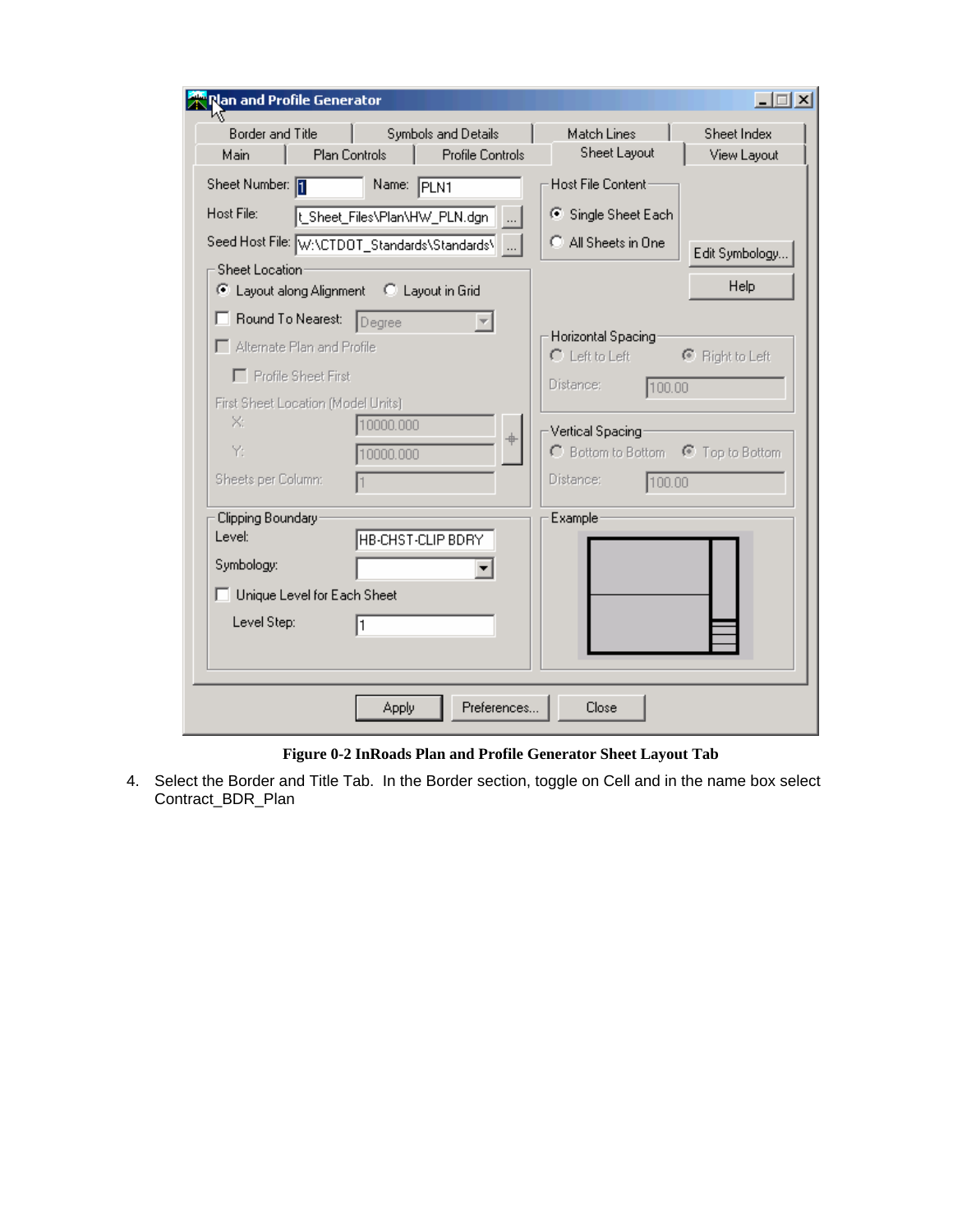| Main                                  | <b>Plan Controls</b><br><b>Border and Title</b>                                                                                                                            | <b>Profile Controls</b><br><b>Symbols and Details</b> | <b>Sheet Layout</b><br><b>Match Lines</b>                                             | View Layout<br>Sheet Index                                                        |
|---------------------------------------|----------------------------------------------------------------------------------------------------------------------------------------------------------------------------|-------------------------------------------------------|---------------------------------------------------------------------------------------|-----------------------------------------------------------------------------------|
| Border<br>$C$ Cell<br>Name:<br>Level: | Contract_BDR_F -                                                                                                                                                           | с                                                     | Reference File Name:<br>X:\999_IR85\Border\CT_plan_bord<br>Sheet Size:<br>D (22 x 34) | Browse                                                                            |
| Scale:                                | Unique Level for Each Cell<br>Level Step: 1<br>1.000                                                                                                                       |                                                       | Custom Width: 0.000<br>Custom Height: 0.000<br>Title Block Data File Name:<br>Edit.   | Help                                                                              |
| Symbology<br>Display                  | <b>Object</b>                                                                                                                                                              | Name                                                  | Color<br>A                                                                            | Location in Paper Units                                                           |
| <b>RASKACTOOOL</b>                    | Horizontal Alignment<br><b>Start Station</b><br><b>Stop Station</b><br><b>Sheet Number</b><br><b>Total Sheets</b><br>Scale<br>View Name<br><b>Rotation</b><br>Date<br>1171 |                                                       | Ξ                                                                                     | X: 0.00<br>$Y = 0.00$<br><b>Station Format:</b><br>\$\$4\$\$.\$\$\$<br>User Text: |
|                                       |                                                                                                                                                                            |                                                       | Edit                                                                                  |                                                                                   |

**Figure 0-3 InRoads Plan and Profile Generator Borders and Title Tab** 

## **Profile Sheet Creation:**

- 1. Click on the Preferences at the bottom of the box and choose Profile Only 2007.
- 2. Click the Profile Controls Tab. The Profile Preference should be set to 2007 CTDOT Border Format. In the Surface section, toggle on the Existing surface and your top design surface.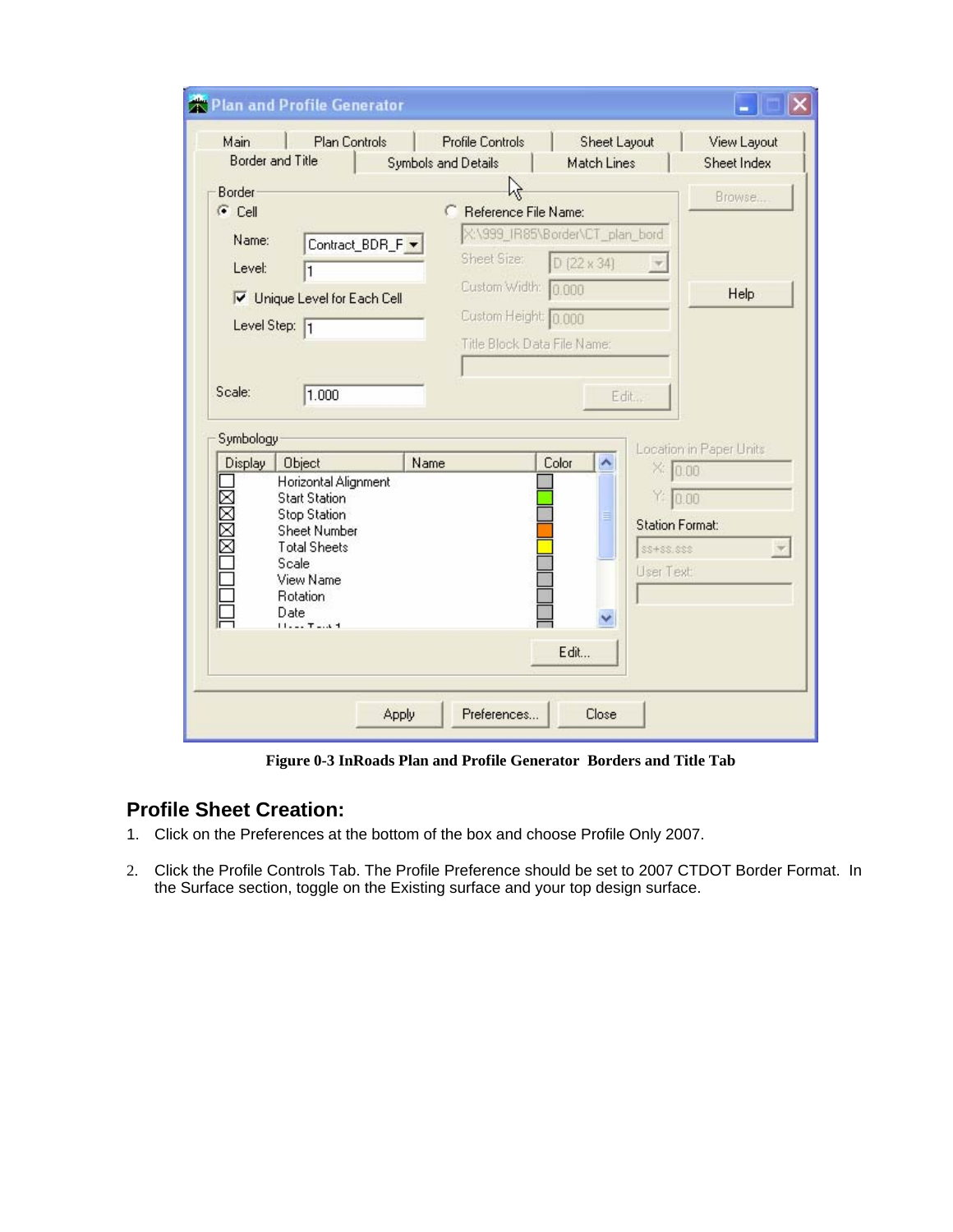| Plan and Profile Generator                                                                                                                                                          |                                                                                                                                                                                                            |                                                                                                                                                                                                          |
|-------------------------------------------------------------------------------------------------------------------------------------------------------------------------------------|------------------------------------------------------------------------------------------------------------------------------------------------------------------------------------------------------------|----------------------------------------------------------------------------------------------------------------------------------------------------------------------------------------------------------|
| <b>Border and Title</b><br>Main                                                                                                                                                     | <b>Symbols and Details</b><br>Prote Controls<br>Plan Controls                                                                                                                                              | <b>Match Lines</b><br>Sheet Index<br>Sheet Layout<br>View Layout                                                                                                                                         |
| Seed View Name:                                                                                                                                                                     | Profile                                                                                                                                                                                                    |                                                                                                                                                                                                          |
| Set Name:                                                                                                                                                                           | Route Number                                                                                                                                                                                               |                                                                                                                                                                                                          |
| Profile Preference:                                                                                                                                                                 | 2007 CTDOT Borde                                                                                                                                                                                           |                                                                                                                                                                                                          |
| Vertical Alignment:                                                                                                                                                                 | Alignment Name                                                                                                                                                                                             | Help                                                                                                                                                                                                     |
| P_hs_DESIGN<br>P_hs_BINDER<br>P_hs_SUBBASE<br>P_hs_SUBGRADE<br>step_3<br>Existing-Design<br>Profile Height:<br>Profiles per Column:<br>Margins<br>Top:<br>30.000<br>Left:<br>30,000 | <b>Profile Elevation Shifts</b><br>6 Shift at Major Stations<br><b>Shift at Minor Stations</b><br><b>C</b> Shift Where Needed<br>≣<br>C Do Not Shift<br>70.0<br>1<br>Bottom:<br>30,000<br>Right:<br>30.000 | Horizontal Spacing<br><b>C</b> Left to Left<br>F Right to Left<br>Distance:<br>400.000<br><b>Vertical Spacing</b><br><b>C</b> Bottom to Bottom <b>G</b> Top to Bottom<br>Distance:<br>100.000<br>Example |
|                                                                                                                                                                                     | Preferences<br>Apply                                                                                                                                                                                       | Close                                                                                                                                                                                                    |

**Figure 0-4 InRoads Plan and Profile Generator Profile Controls Tab**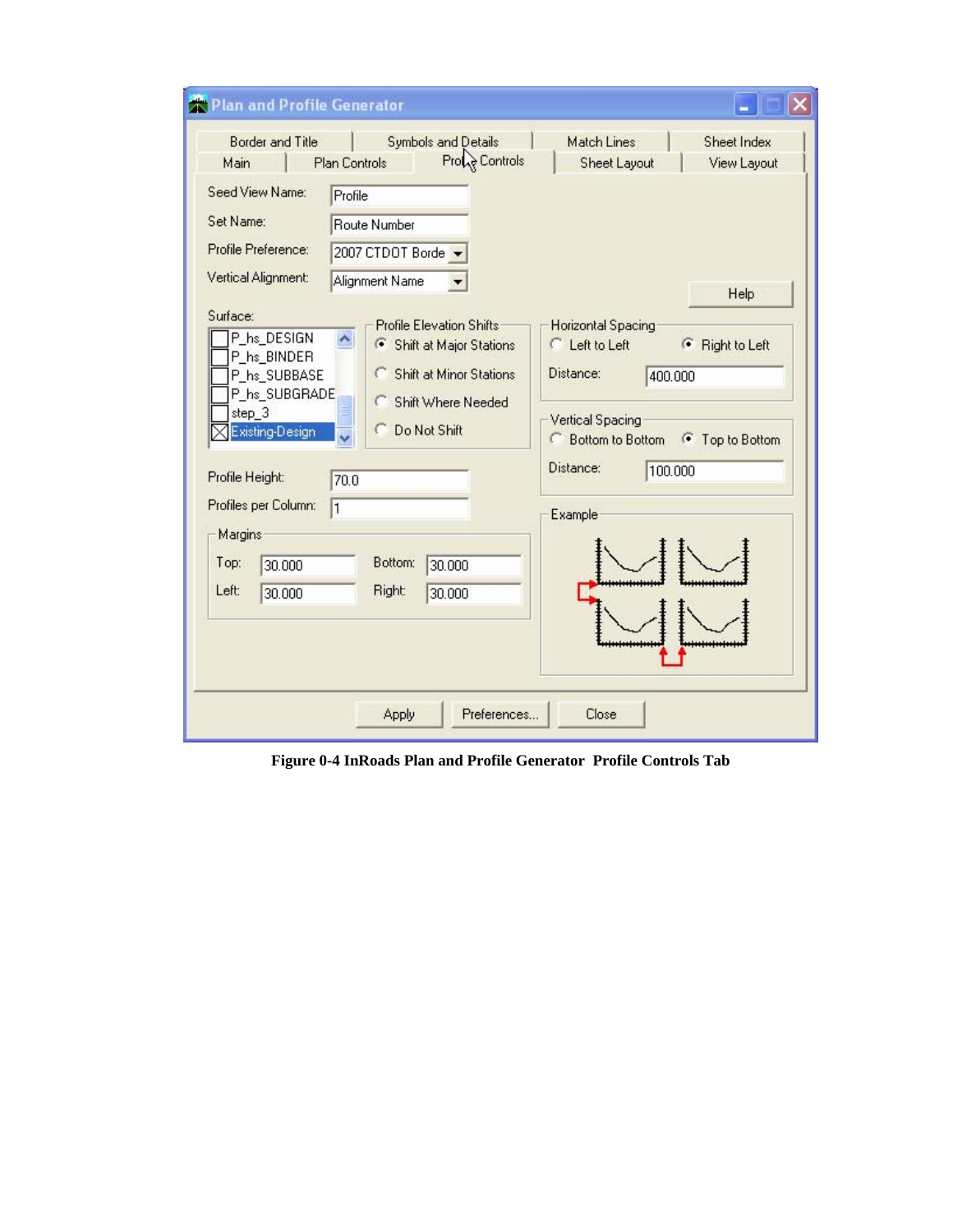- 3. Select the Sheet Layout Tab.
	- Set the Host File name to
		- …Highways and add the following name at the end of the path HW\_MSH\_Proj#\_PRO-
	- Set the Seed Host File to … CTDOT\_Standards\Standards\seed\2007\CT\_sheet\_civil.dgn

| Plan and Profile Generator                                                                                                                      |                                               | $ \Box$ $\times$                                                              |
|-------------------------------------------------------------------------------------------------------------------------------------------------|-----------------------------------------------|-------------------------------------------------------------------------------|
| $\sqrt{x}$ Border and Title<br>Plan Controls<br>Main                                                                                            | Symbols and Details<br>Profile Controls       | Sheet Index<br>Match Lines<br>Sheet Layout<br>View Layout                     |
| Sheet Number: 1                                                                                                                                 | Name: PRO_                                    | Host File Content-                                                            |
| Host File:                                                                                                                                      | L_Sheet_Files\Plan\HW_PRO.dgn                 | ● Single Sheet Each                                                           |
|                                                                                                                                                 | Seed Host File: W:\CTDOT_Standards\Standards\ | C All Sheets in One<br>Edit Symbology                                         |
| Sheet Location-<br>C Layout along Alignment © Layout in Grid<br>Round To Nearest: Degree<br>Alternate Plan and Profile<br>F Profile Sheet First |                                               | Help<br>Horizontal Spacing<br>C Left to Left<br>● Right to Left               |
| First Sheet Location (Model Units)<br>X.<br>Y:                                                                                                  | 10000.000<br>⊕<br>10000.000                   | Distance:<br>100.00<br>Vertical Spacing<br>C Bottom to Bottom G Top to Bottom |
| Sheets per Column:                                                                                                                              |                                               | Distance:<br>100.00                                                           |
| Clipping Boundary<br>Level:<br>Symbology:<br>□ Unique Level for Each Sheet<br>Level Step:                                                       | 1<br>I1                                       | Example <sup>®</sup>                                                          |
|                                                                                                                                                 | Preferences<br>Apply                          | Close                                                                         |

## **Figure 0-5 InRoads Plan and Profile Generator Sheet Layout Tab**

4. Select the Border and Title Tab. In the Border section, toggle on Cell and in the name box select Contract\_BDR\_Plan